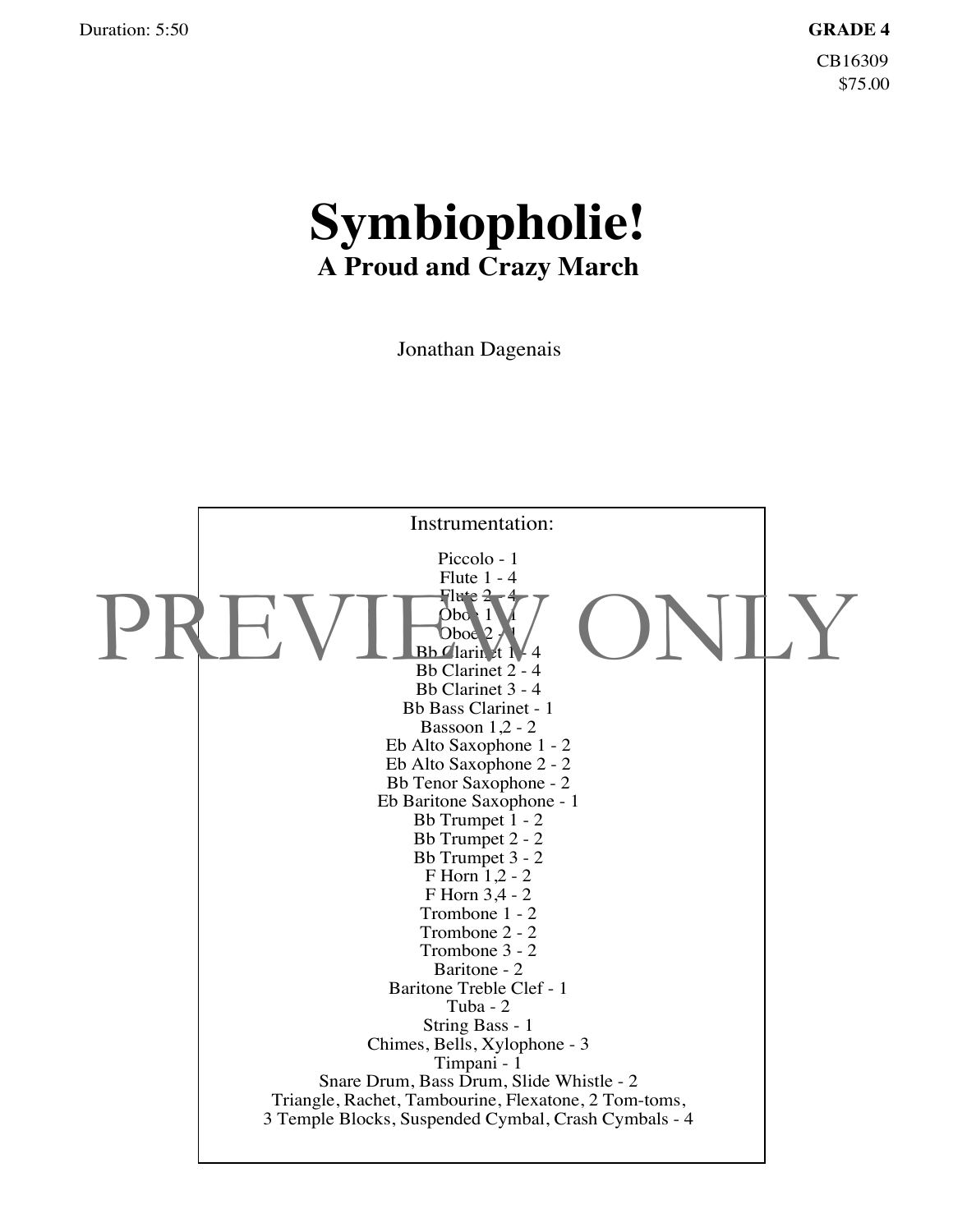### PUBLICATIONS EIGHTH NOTE

## Symbiopholie! A Proud and Crazy March

### Jonathan Dagenais

In 2008 the conductor of the St-Jérôme Concert Band in Quebec Canada approached the composer to commission a piece, more specifically a march, to celebrate the band's 160th anniversary - the oldest in Canada. The composer searched to find musical ideas that would emphasize every aspect of the band and the pride of their long existence then *Symbiopholie!* was born. This term describes two feelings: symbiosis and craziness. For the band to go through the different eras, a symbiosis of the musical passion by the members of the band was necessary - the teamwork and pride of belonging to this group. On the other hand, to get together every Monday night to play and have fun for two hours requires a certain dose of craziness, a musical delirium! This work has two distinct sections that oppose and complete themselves at the same time. The first part is a slow march to emphasize with vigour the symbiosis of the ensemble and the second part, double time, constitutes the unbridled craziness, lively and almost uncontrollable. The entire piece mixes together (but with respect to the tradition) in a style reminding us of the origins of the military fanfares: the march.

#### **NOTES TO THE CONDUCTOR:**

*Symbiopholie!* is a work which needs to be interpreted with style and conviction while taking care to define the musical contrasts between the slow and the fast sections. It is a simple work which needs refinement in the performance to make sure you emphasize all of the subtleties in rhythm, dynamic and orchestration. In general, when an articulation like a staccato is present on a small note value, it simply means to play the note clearly detached but always with a good tone.

#### **INTRODUCTION (measures 1 to 21):**

The initial tempo of 84 for a half note has to be the fastest tempo to perform the piece. Any faster and the piece will lose its solemnity. The normal tendency of any band would be to play the many pick up 8th notes too fast (almost like a 16th note triplet), thus it is very in portant to establish from the beginning a clear and unified subdivision of the 8th note. Make ure to keep the tempo stable t roughout the work. mainty. The normal tendency of any band would be to play the many pick up 8th notes too fast (almost like a 16th note trice).<br>
Figure 1.1 The work of the work of the work of the work of the work of the work of the work of

#### **FIRST SECTIC N (measures 22 to 71)**

The percussion parts are very important because they establish the march cadence. Be sure they are well balanced dynamically and that they use the correct sticking. Once that is set, make sure the percussion parts stay in the background so they can serve more as a color as well as a dynamic support for the ensemble. From bar 62, make sure the trumpets and the trombones do not rush their rhythmic patterns.

#### **TRANSITION (measures 72 to 91):**

Clearly establish a long orchestral crescendo into bar 84 as this will create a very strong tutti that will enable the players to accomplish good tone quality and an impeccable balance.

#### **SECOND SECTION (measures 92 to 154):**

This section, is best described by the Alfred Reed quote from his *Armenian Dances*: "As fast as possible, but not faster!". Indeed, it is essential to play at the maximum tempo the band can handle without sounding pressed and/or panicked even when the tempo falls under 144. The importance is to keep the crazy and energetic style, the steadfast tempo and the great precision in the performance of the melodic lines. The percussion trade between measures 119 to 122 has to be very precise.

Jonathan Dagenais holds a Masters degree in Wind Orchestra Conducting from McGill University, supervised by Alain Cazes and a Bachelor's degree in Composition from the University of Montréal. In addition to university teaching, Mr. Dagenais is also pursuing a career as a composer for wind orchestra. His works have been performed by many Canadian university ensembles, they appear on several professional recordings and some have been listed in MusicFest Canada's concert band syllabus since 2009. Jonathan Dagenais has a very active conducting career. Since 2005, he has acted as the conductor and artistic director of the *Orchestre à Vents Non Identifié (OVNI)*, a Montreal wind orchestra he co-founded. In 2010 and 2011, he was appointed conductor of the *McGill Wind Symphony* and he was a guest conductor for the *Montreal Pop Symphony Orchestra (OSPM)* in 2012. Jonathan was appointed as the conductor of the *National Youth Band of Canada (NYB)* for the 2013 edition. Mr. Dagenais is active as an adjudicator and clinician in several Canadian festivals.

www.jonathandagenais.net

ISBN: 9781771573238 CATALOG NUMBER:CB16309 COST: \$75.00 DURATION: 5:50 DIFFICULTY RATING:GRADE 4 Concert Band

### **www.enpmusic.com**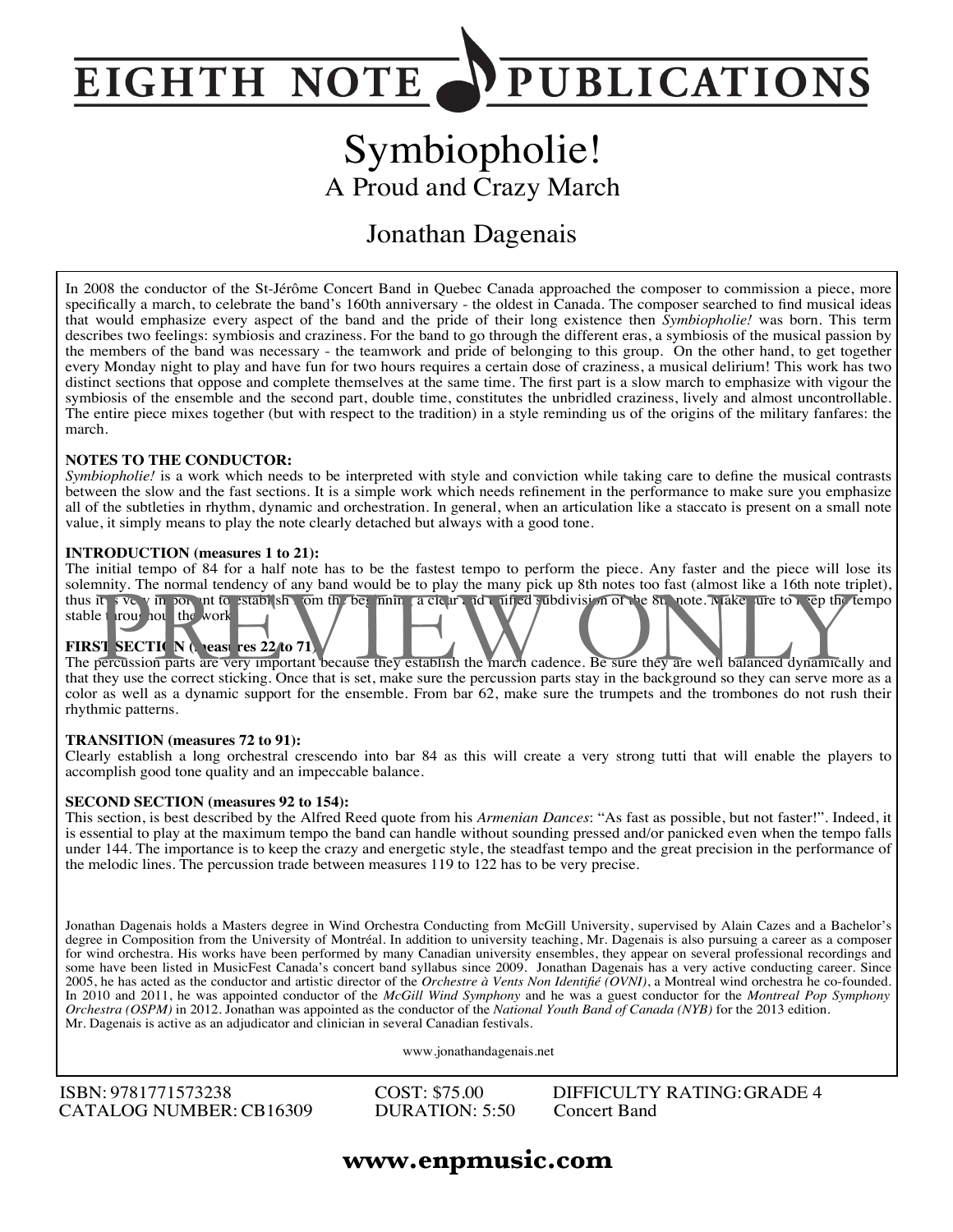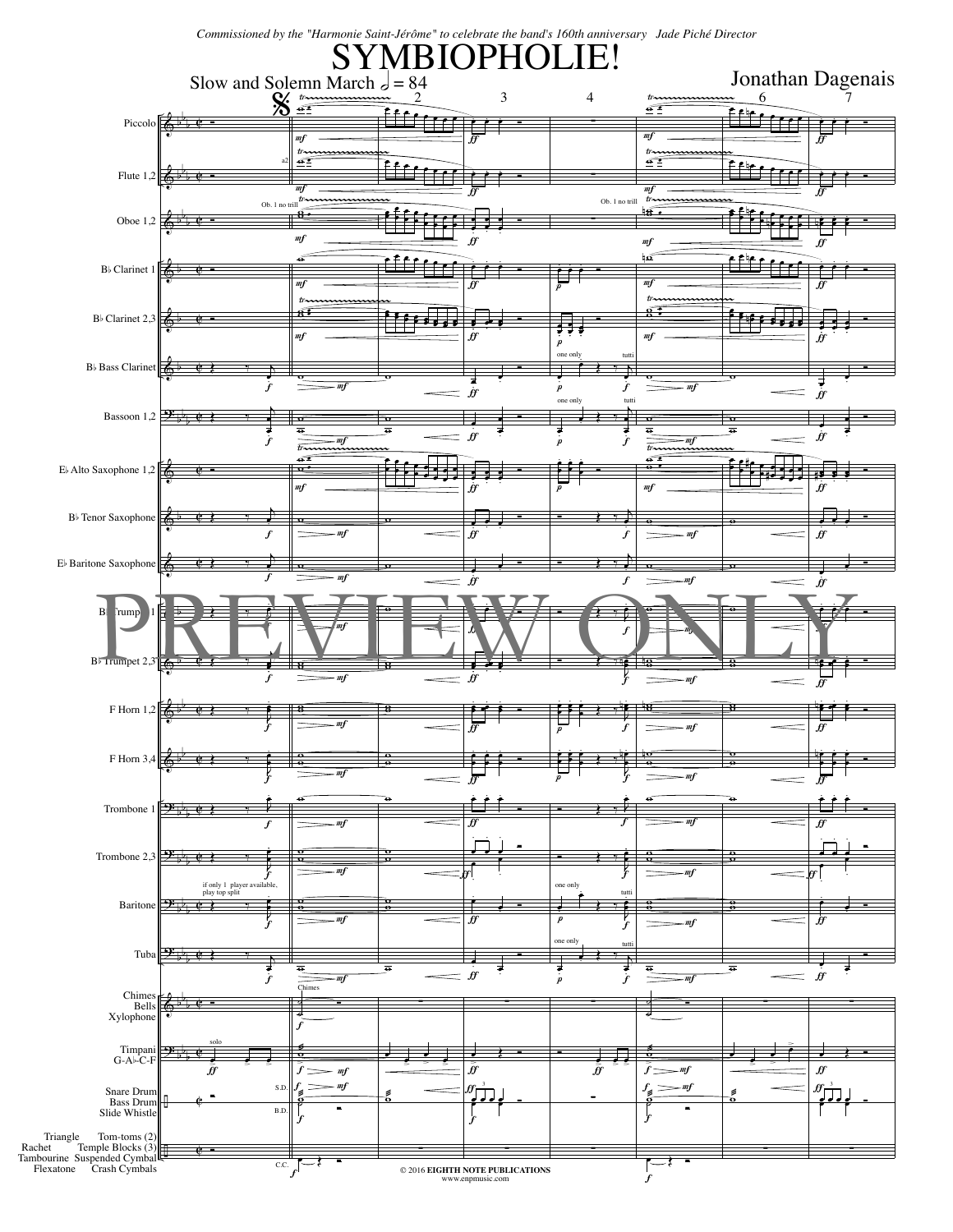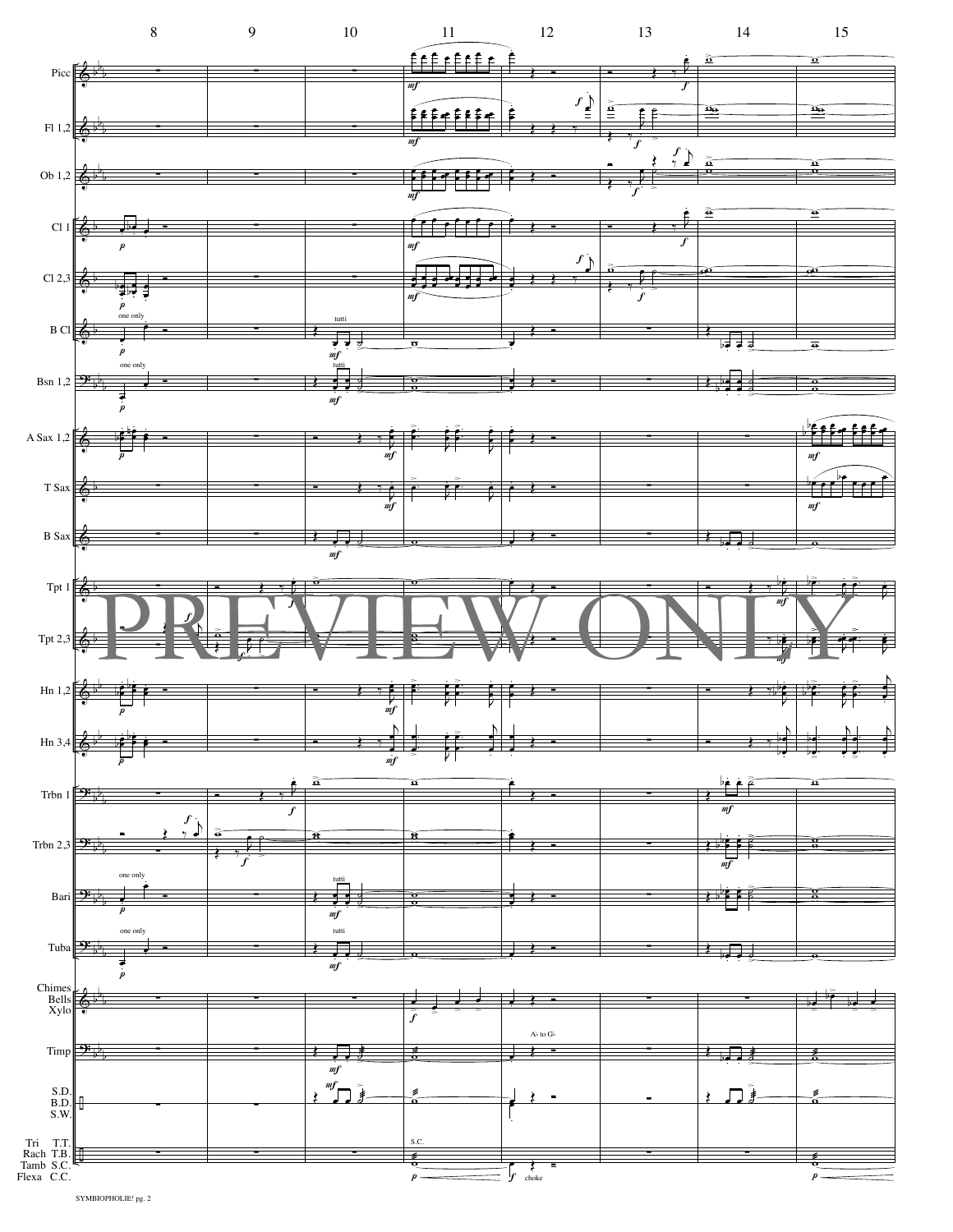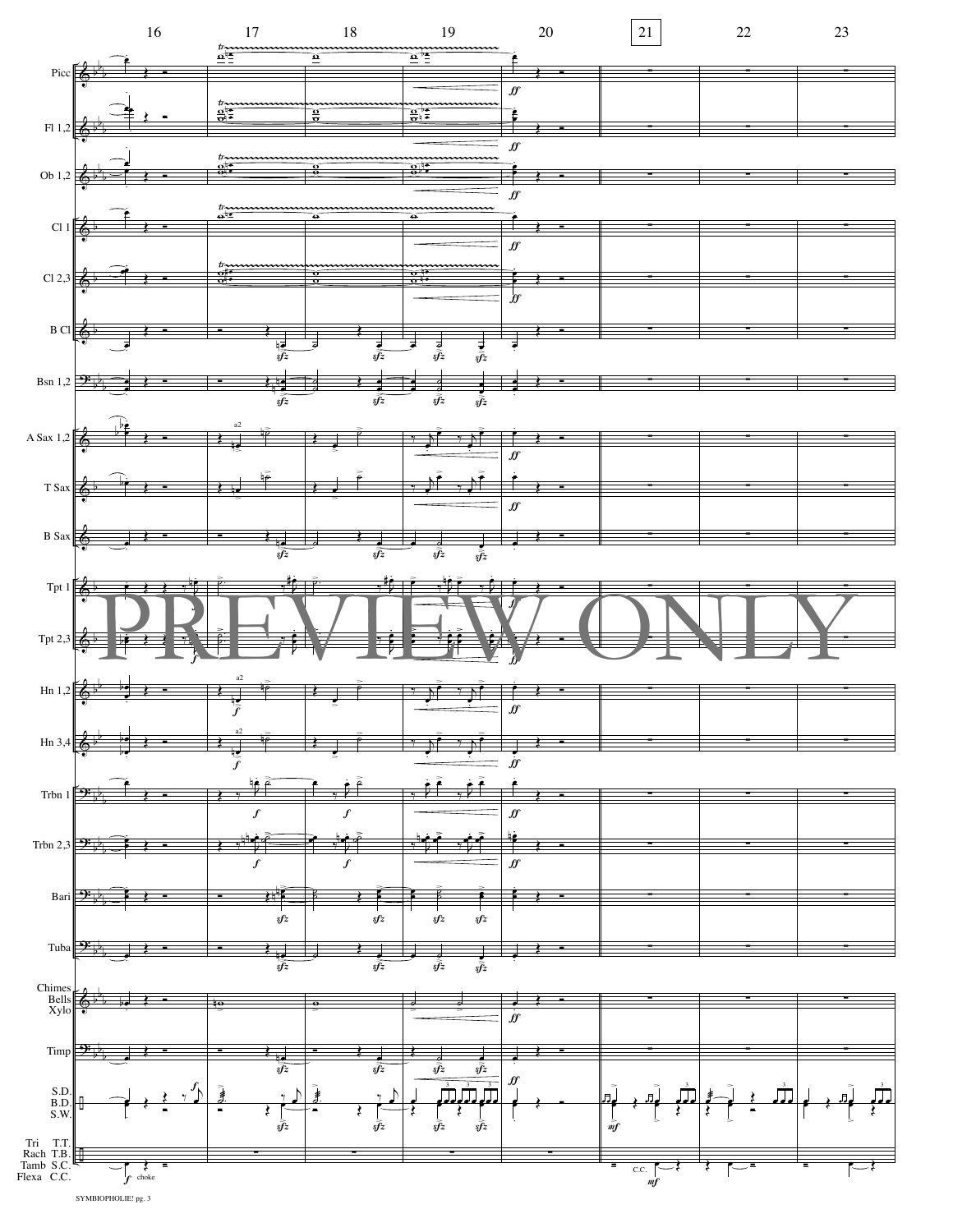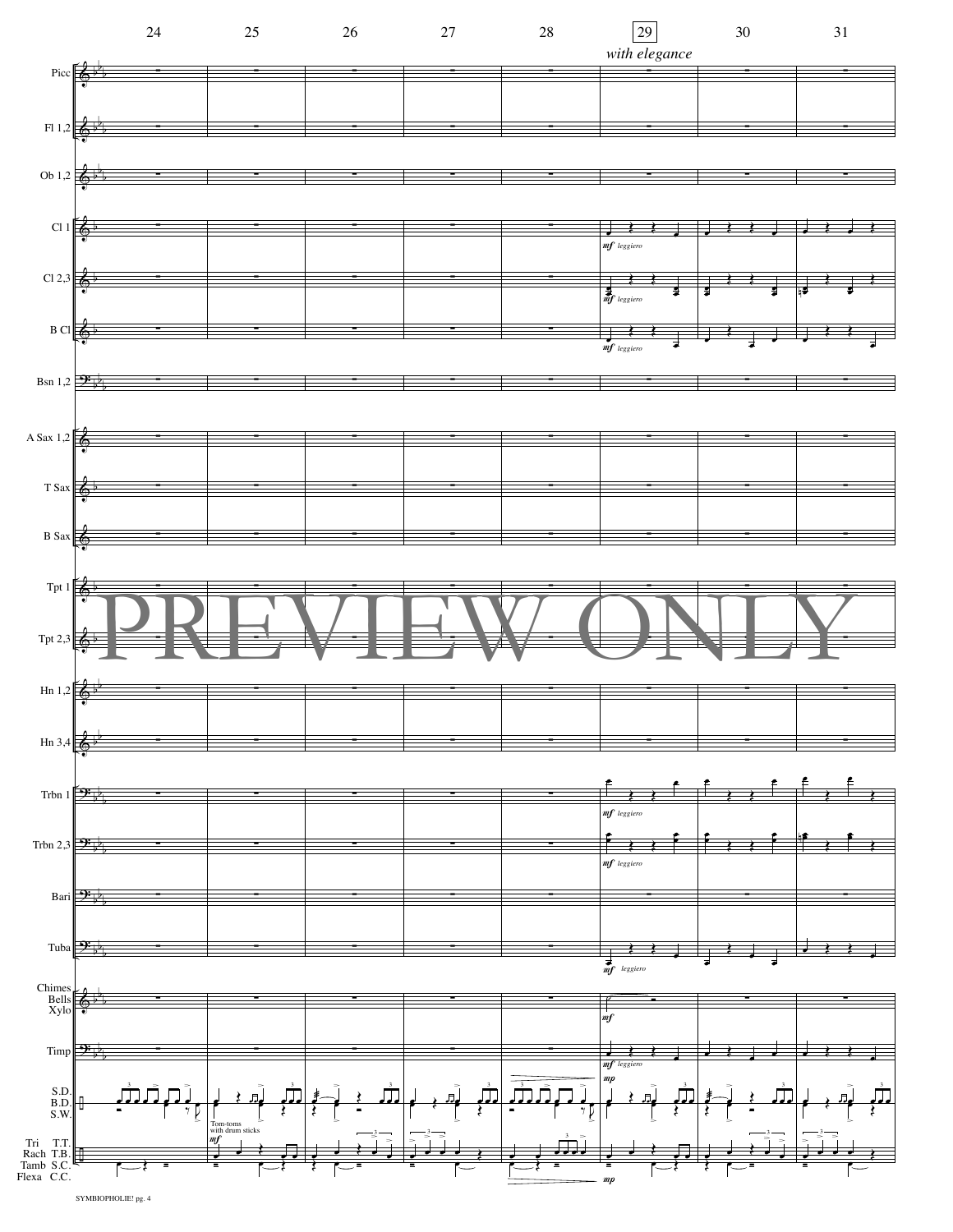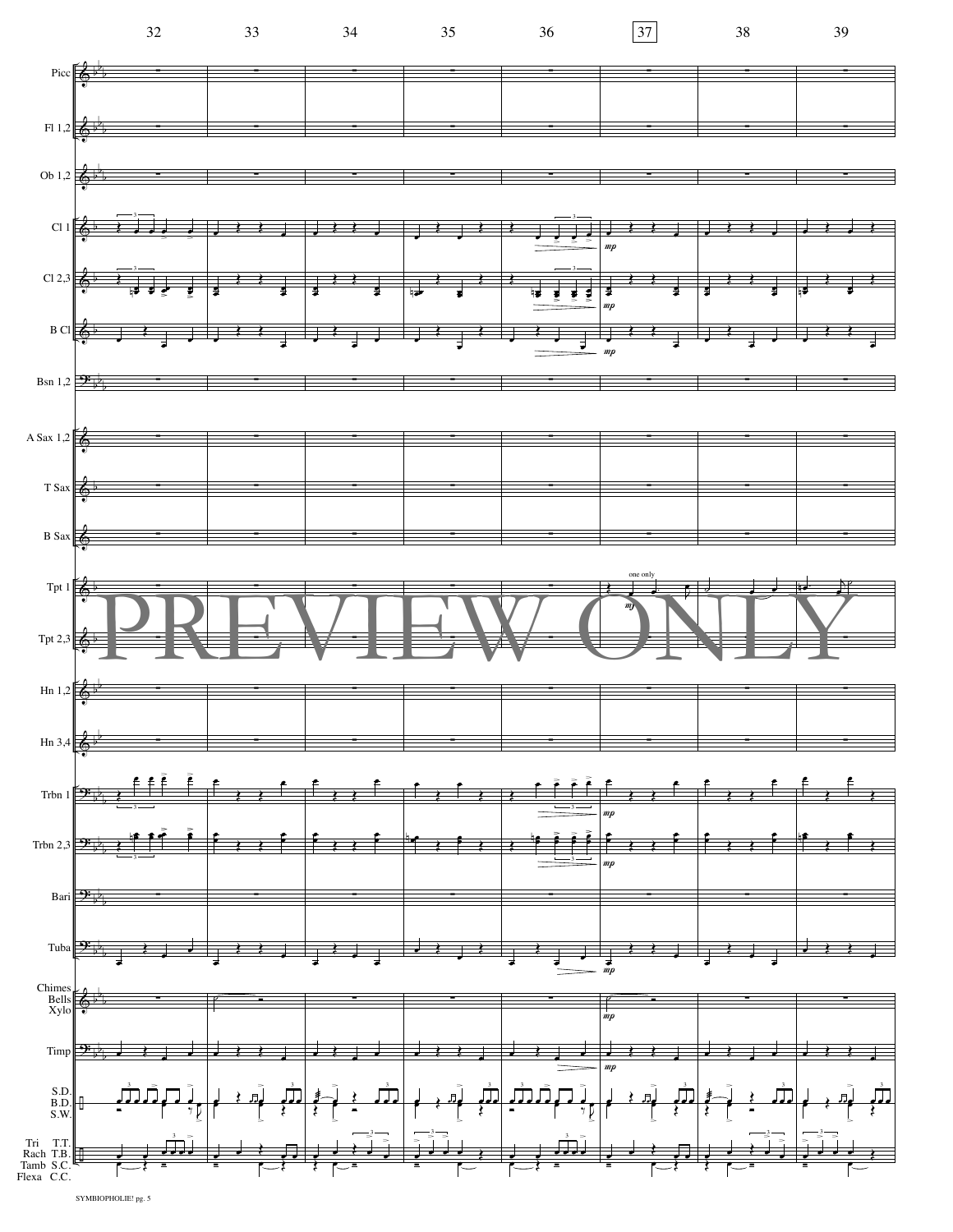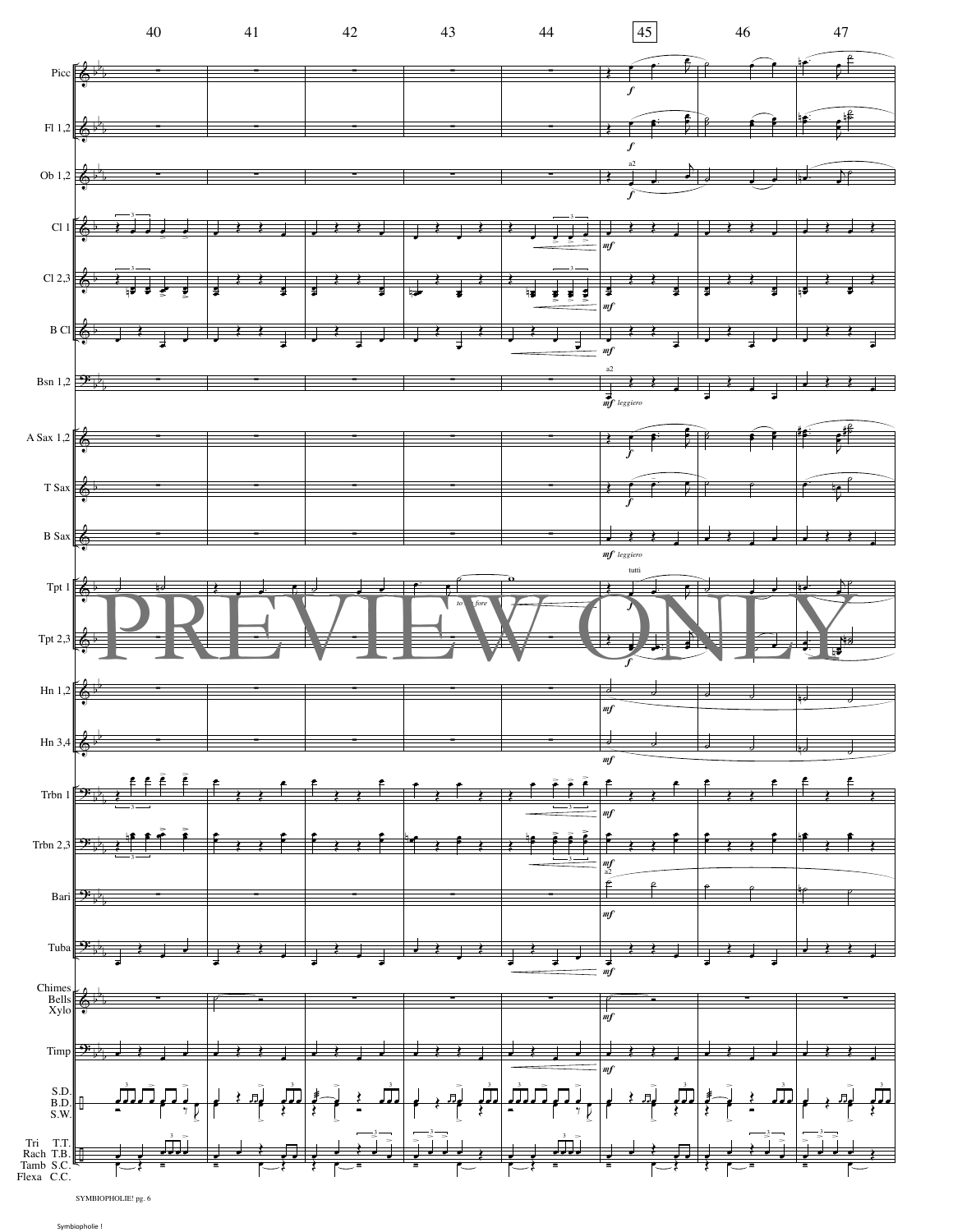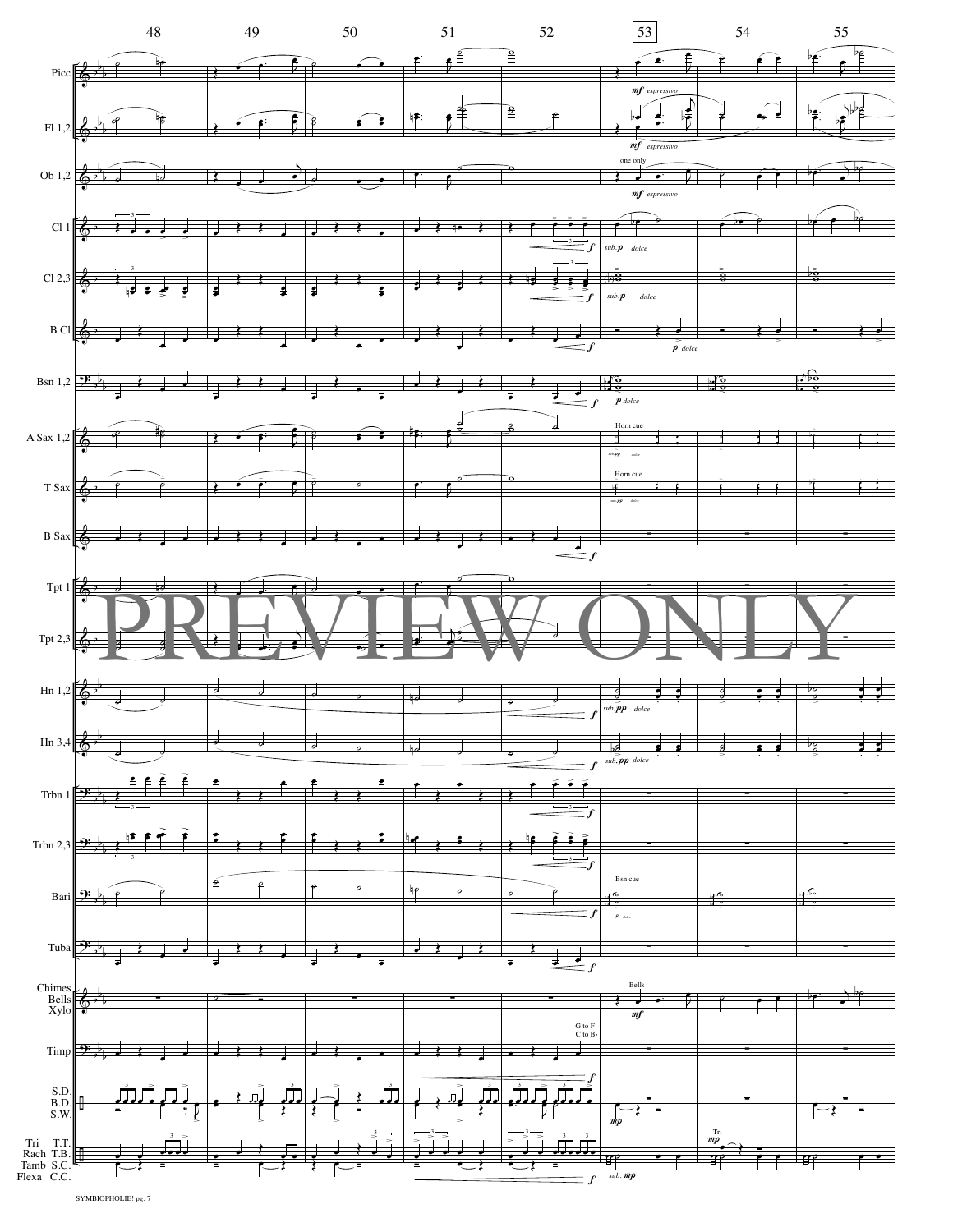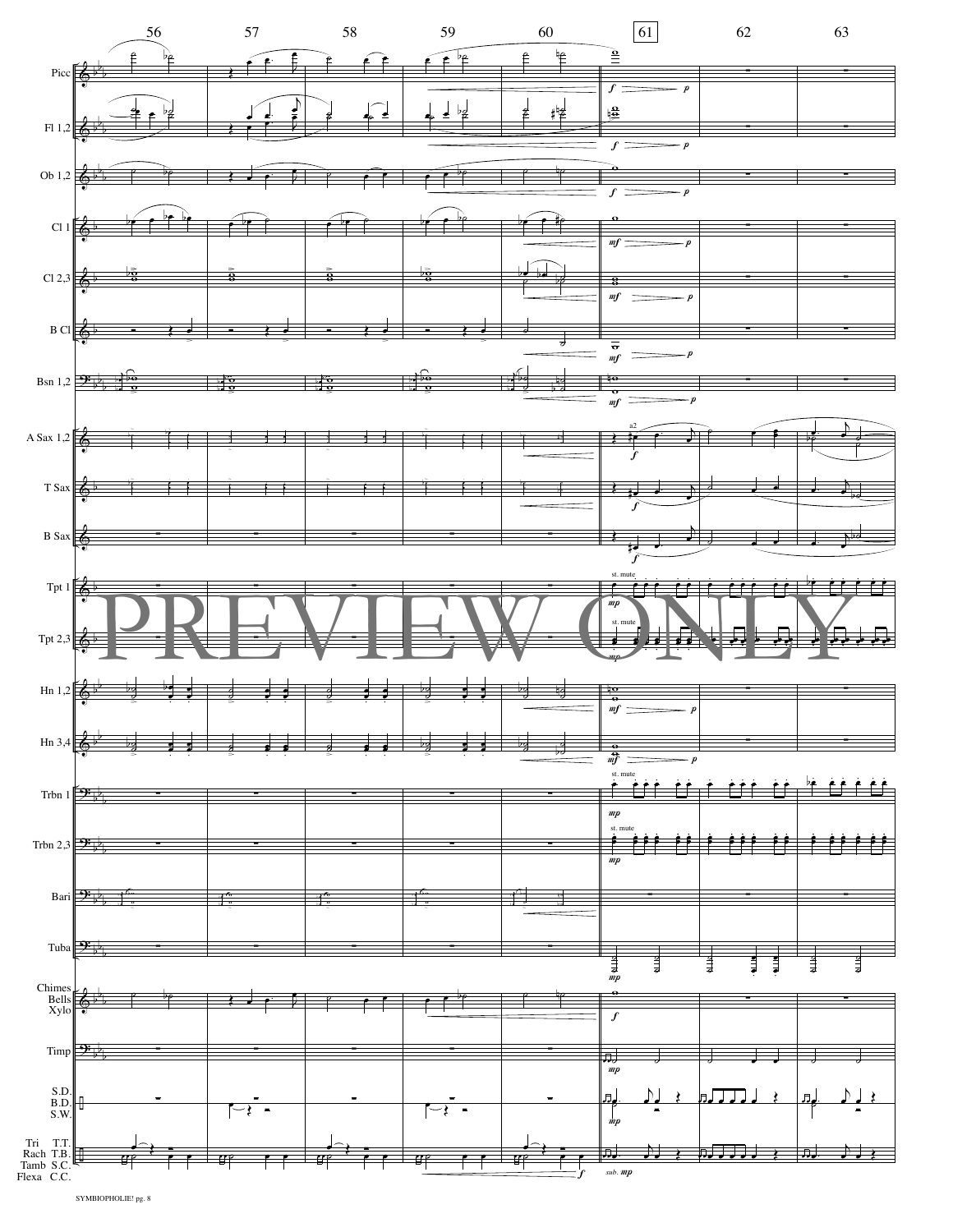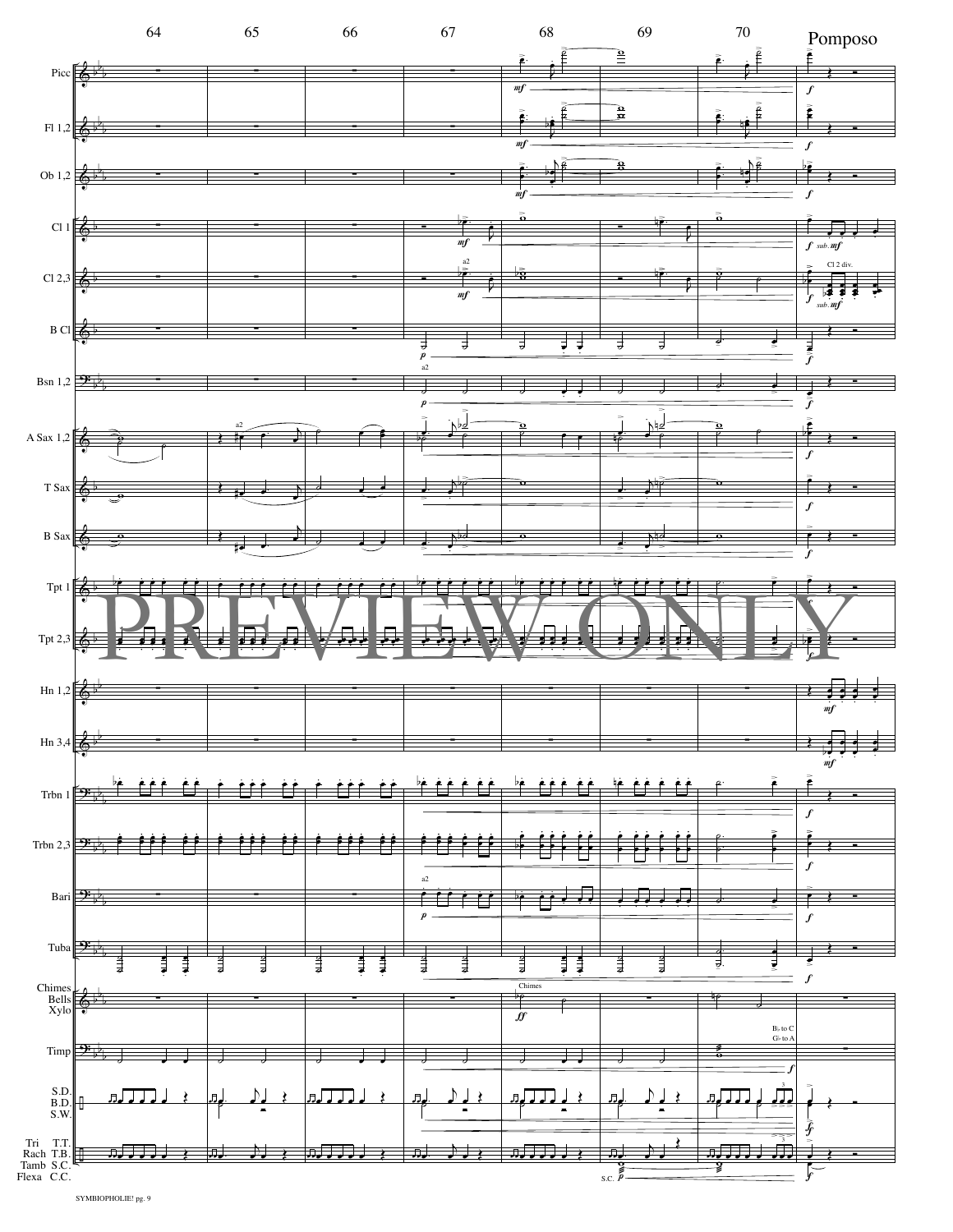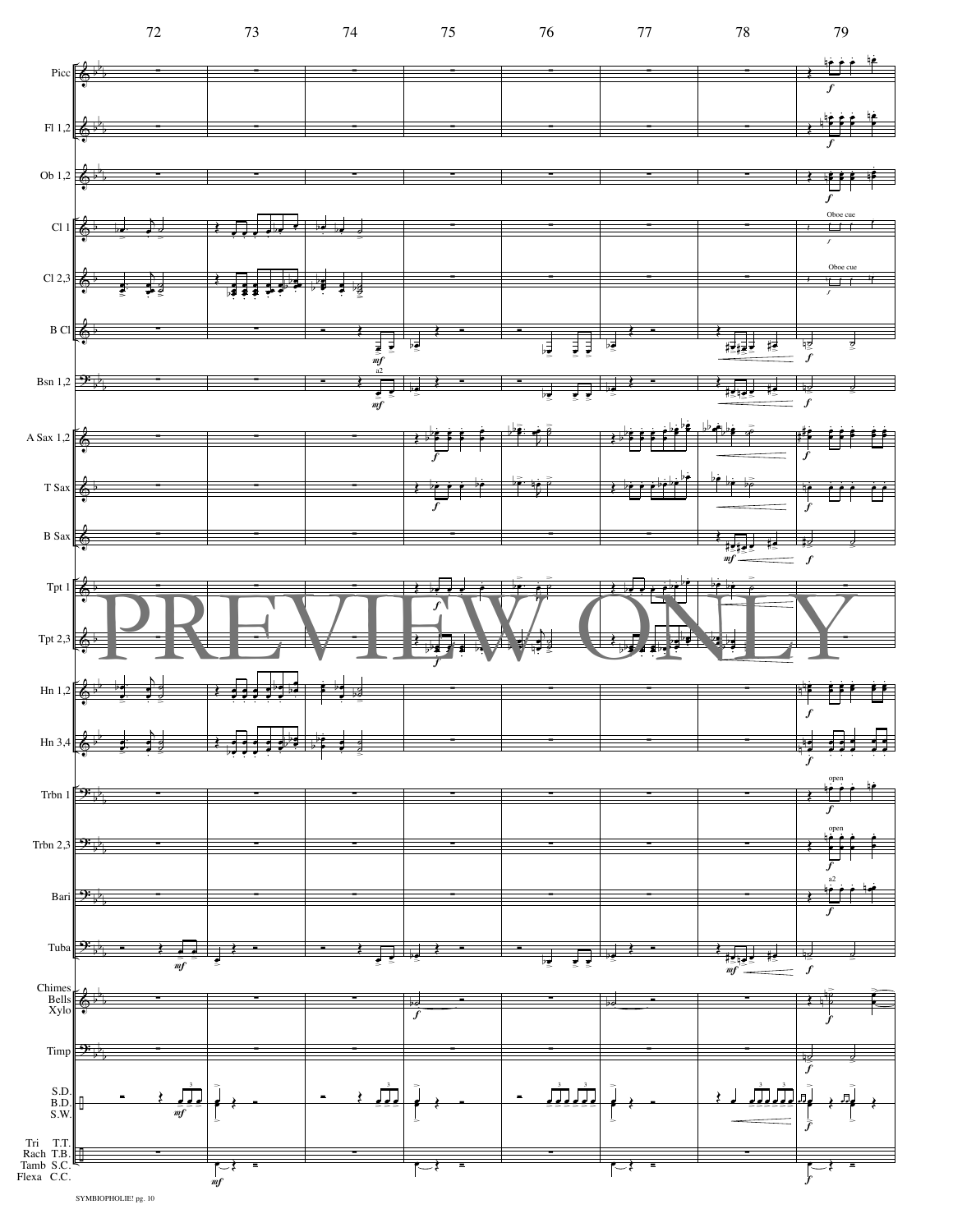![](_page_12_Figure_0.jpeg)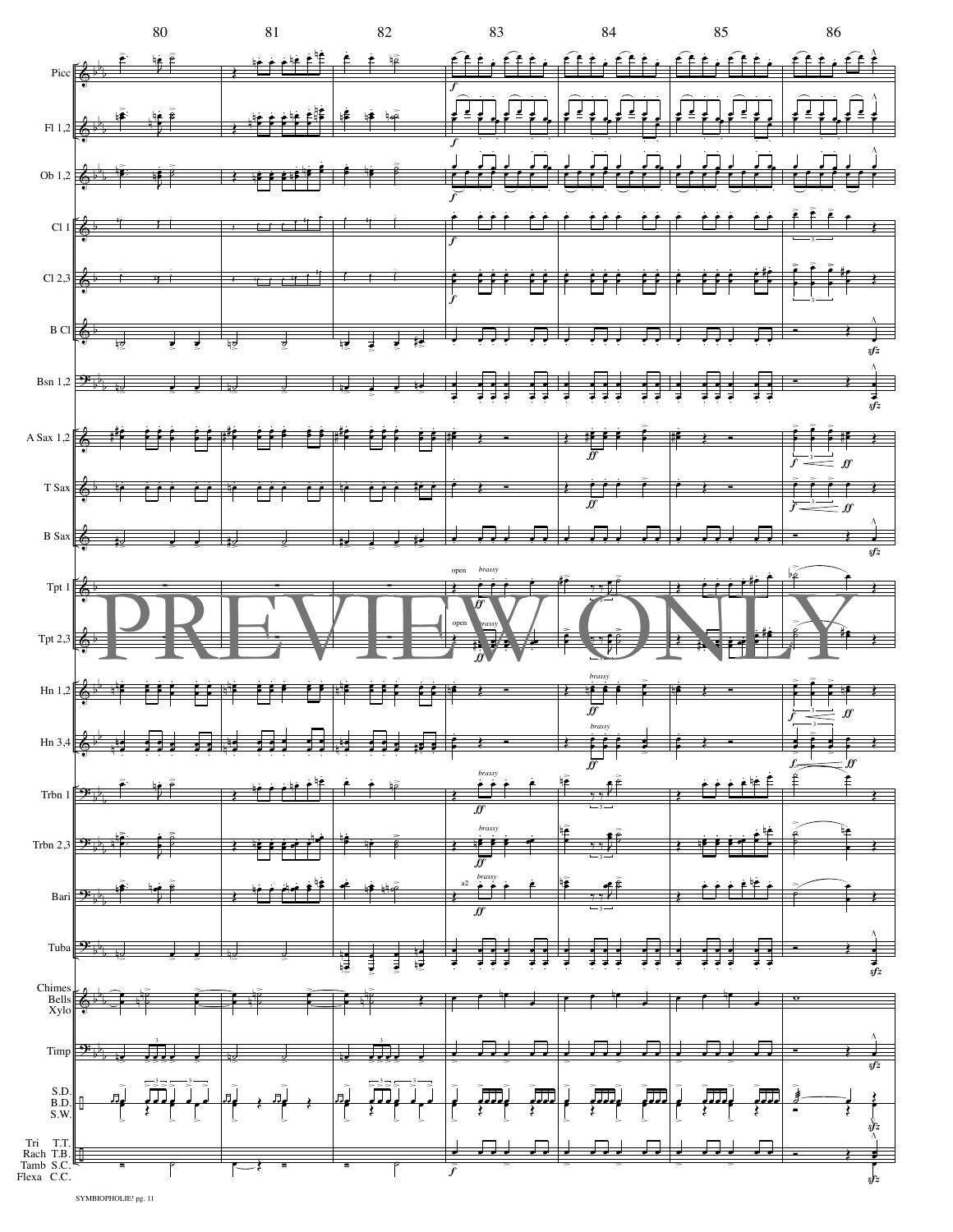![](_page_13_Figure_0.jpeg)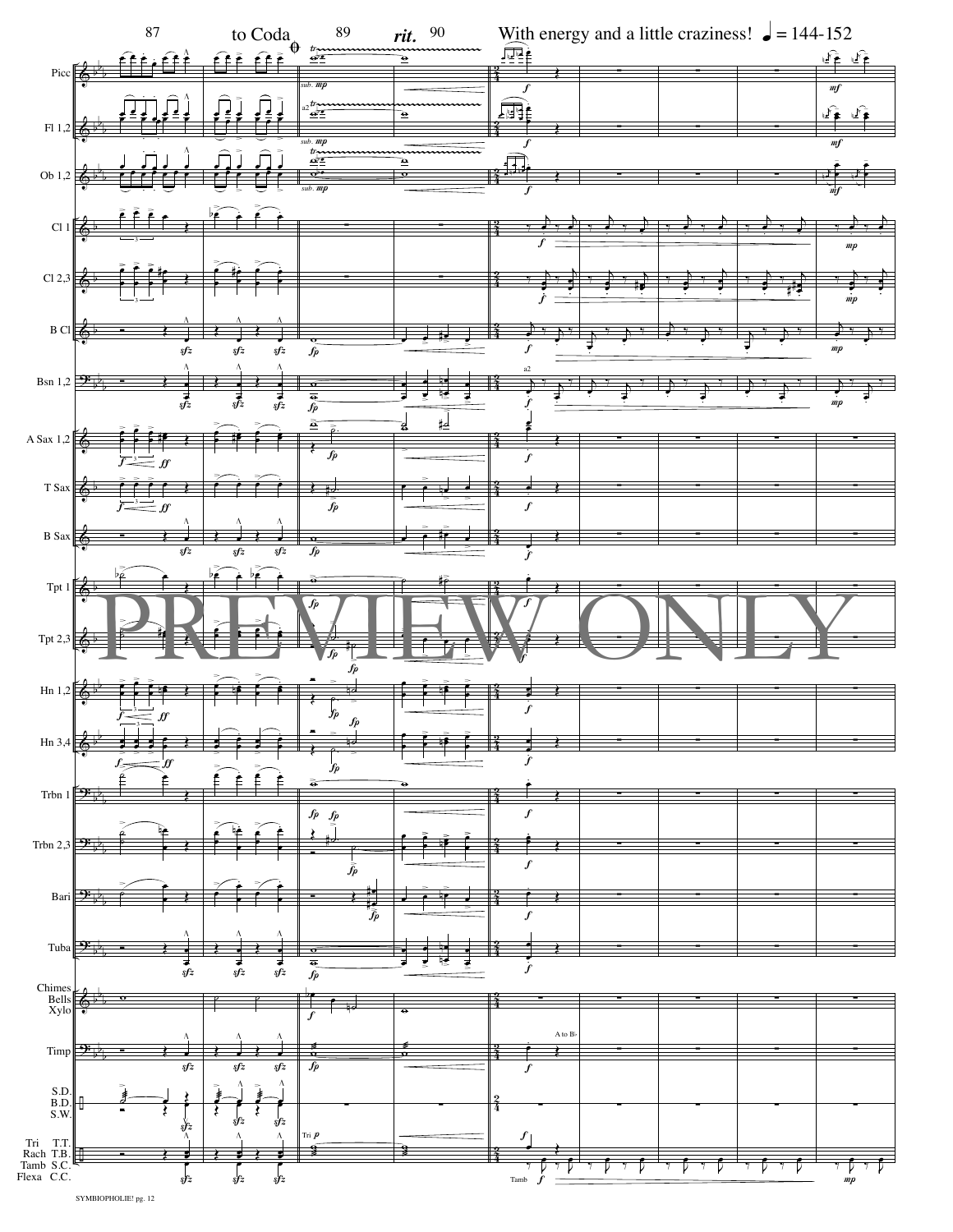![](_page_14_Figure_0.jpeg)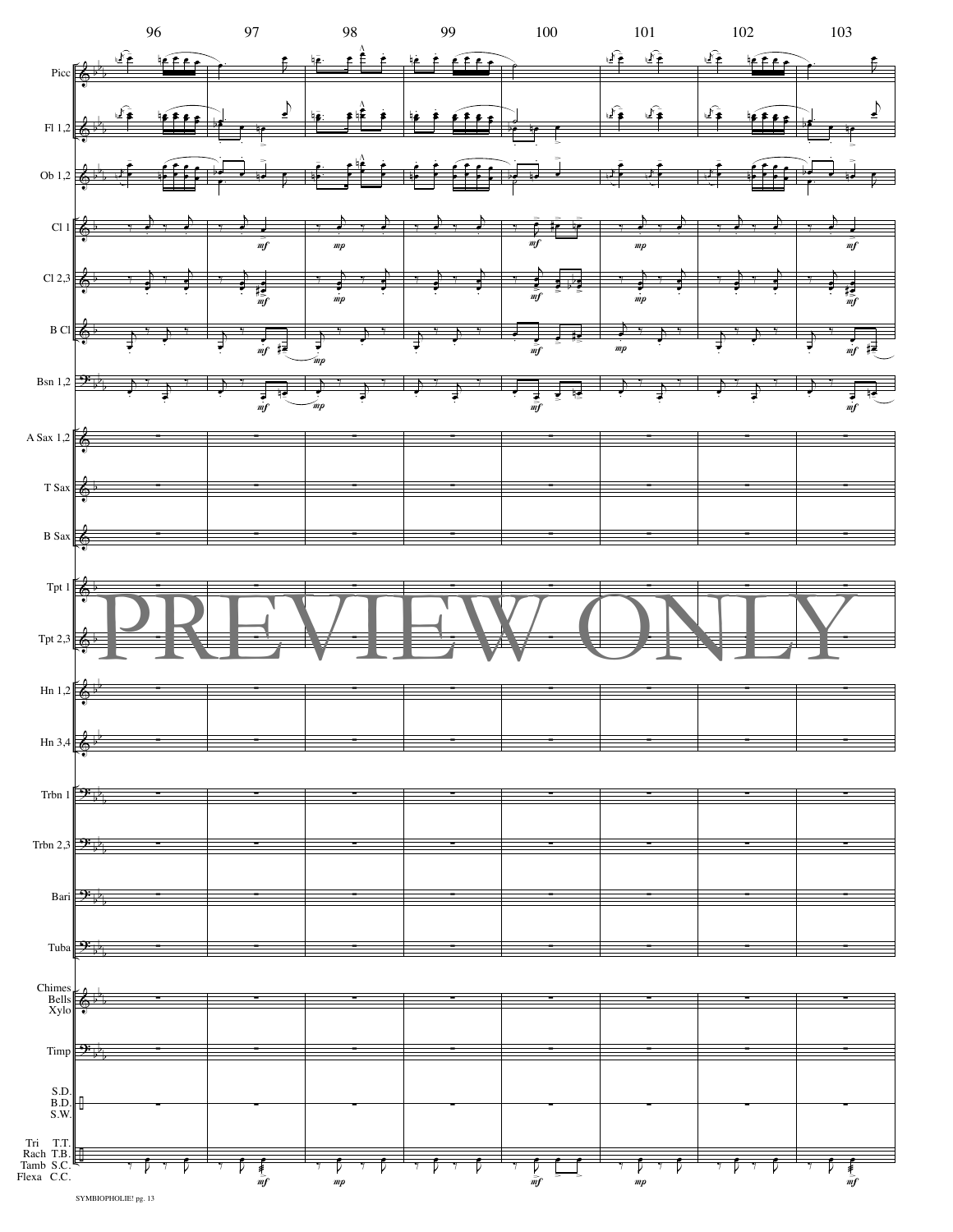![](_page_15_Figure_0.jpeg)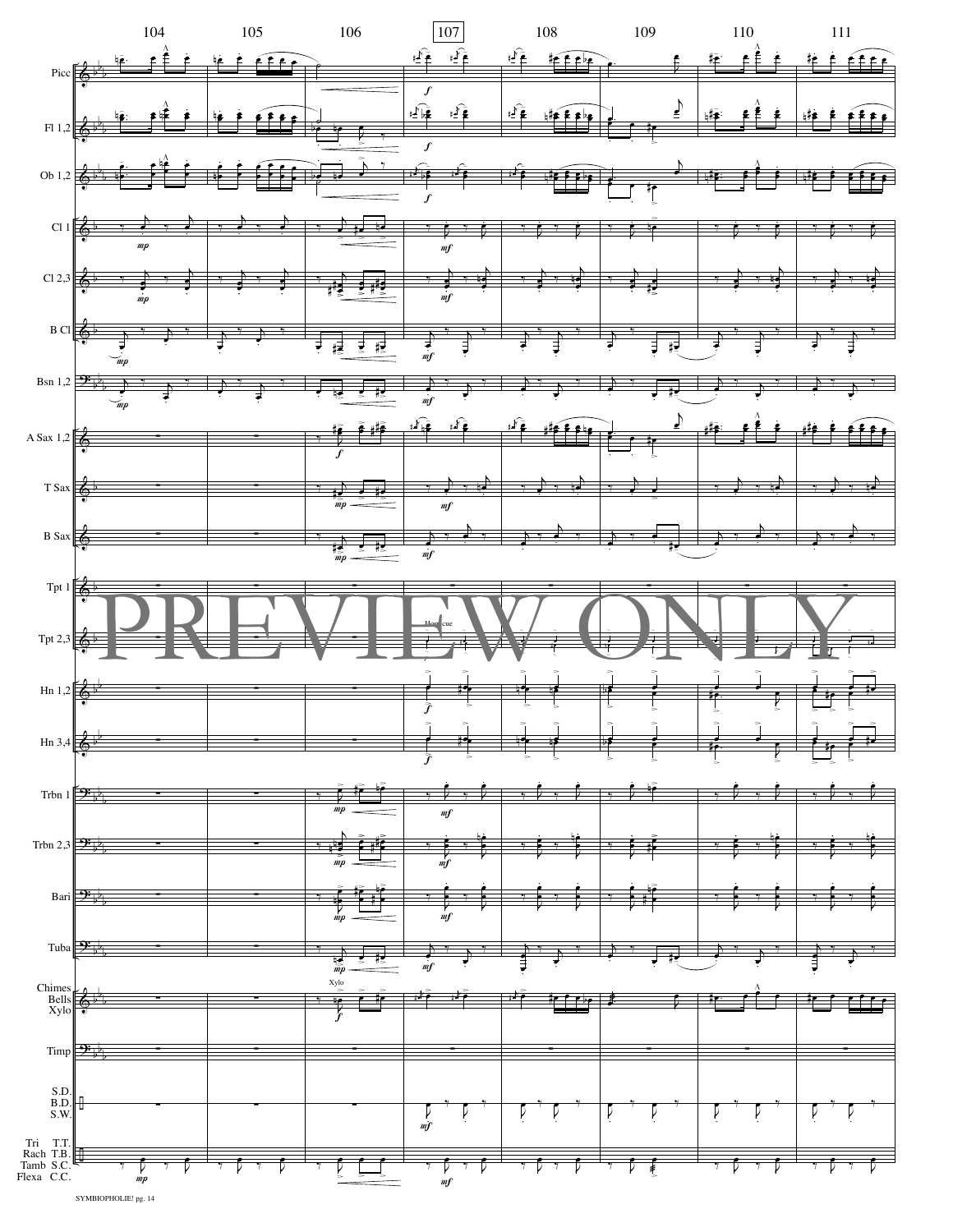![](_page_16_Figure_0.jpeg)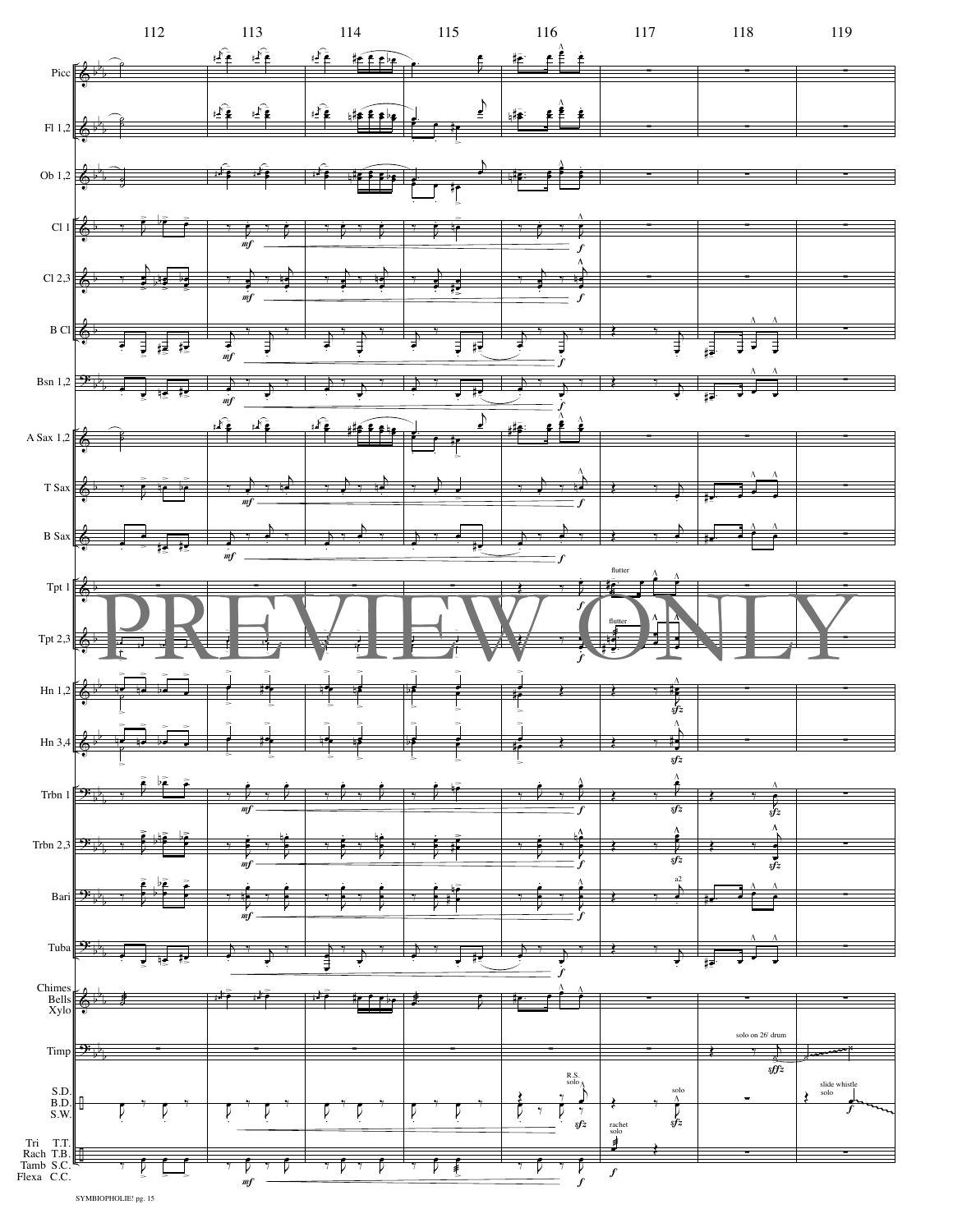![](_page_17_Figure_0.jpeg)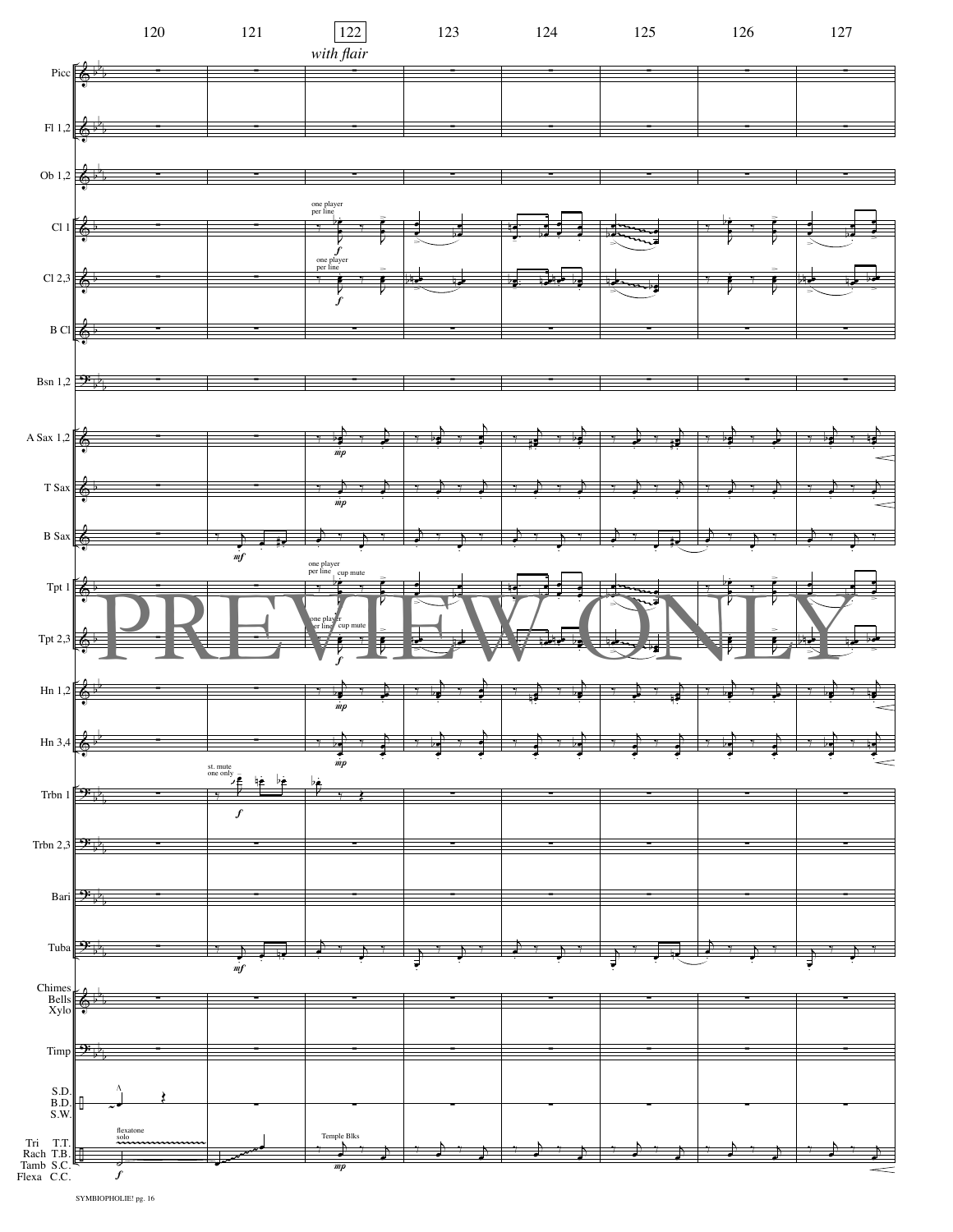![](_page_18_Figure_0.jpeg)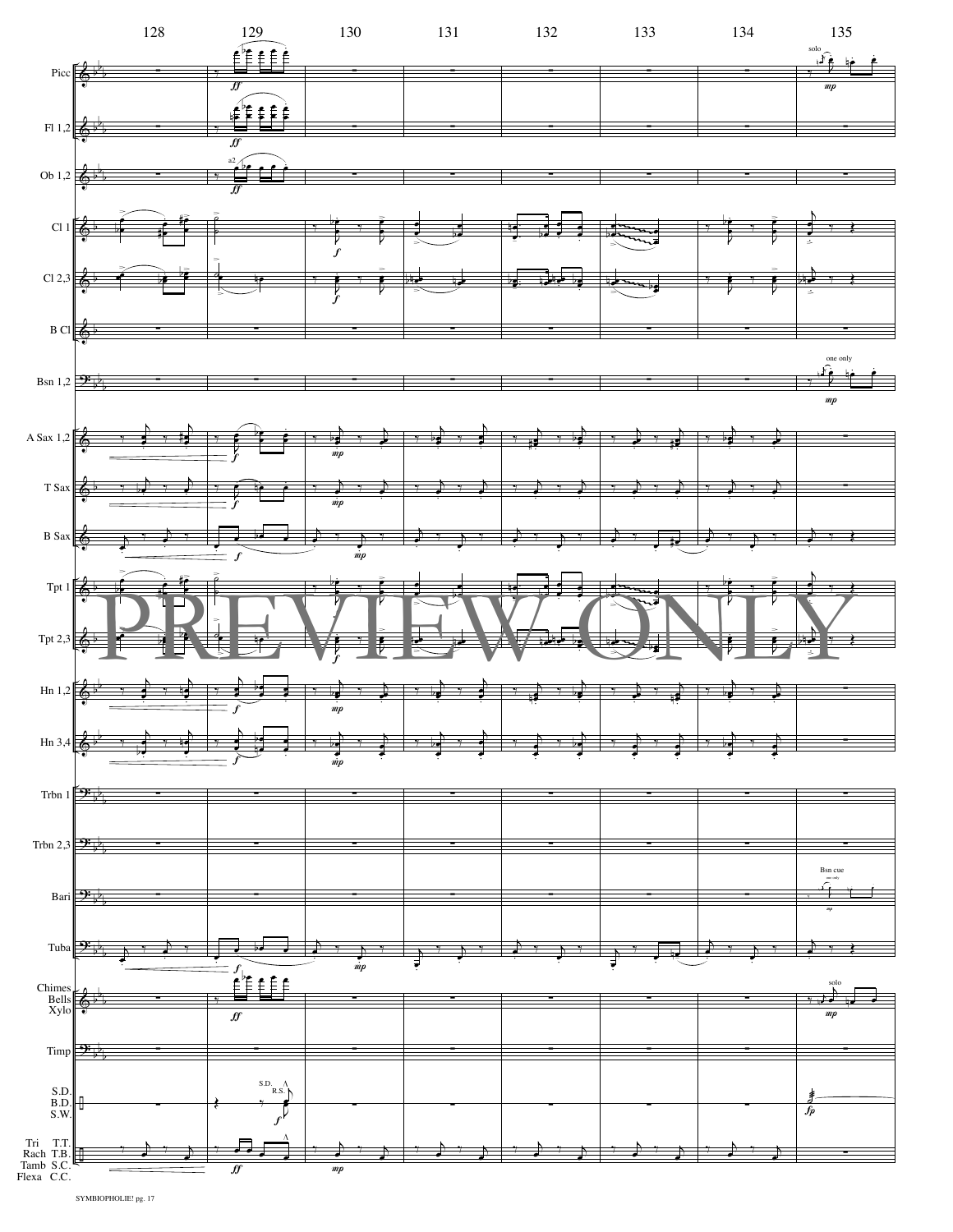![](_page_19_Figure_0.jpeg)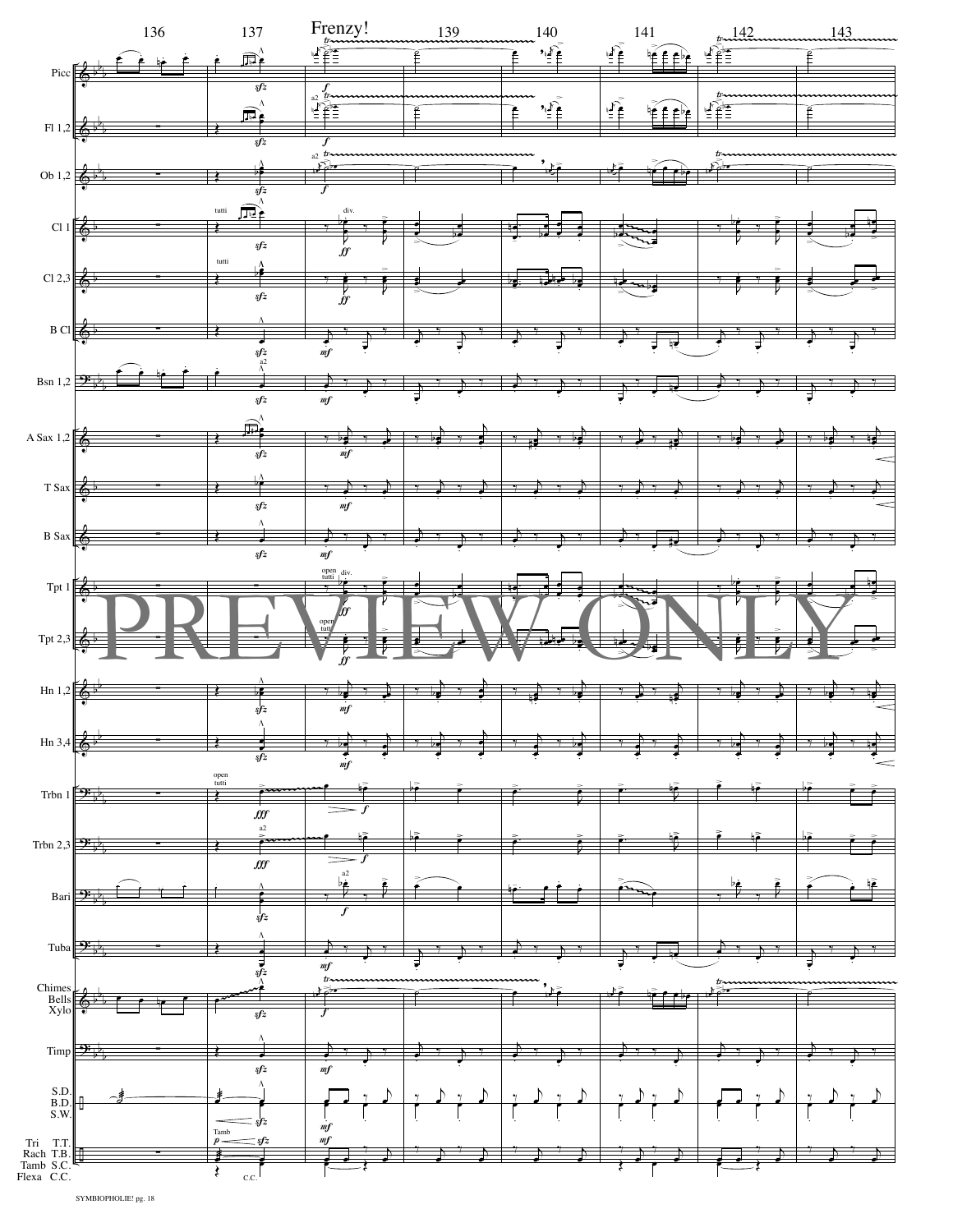![](_page_20_Figure_0.jpeg)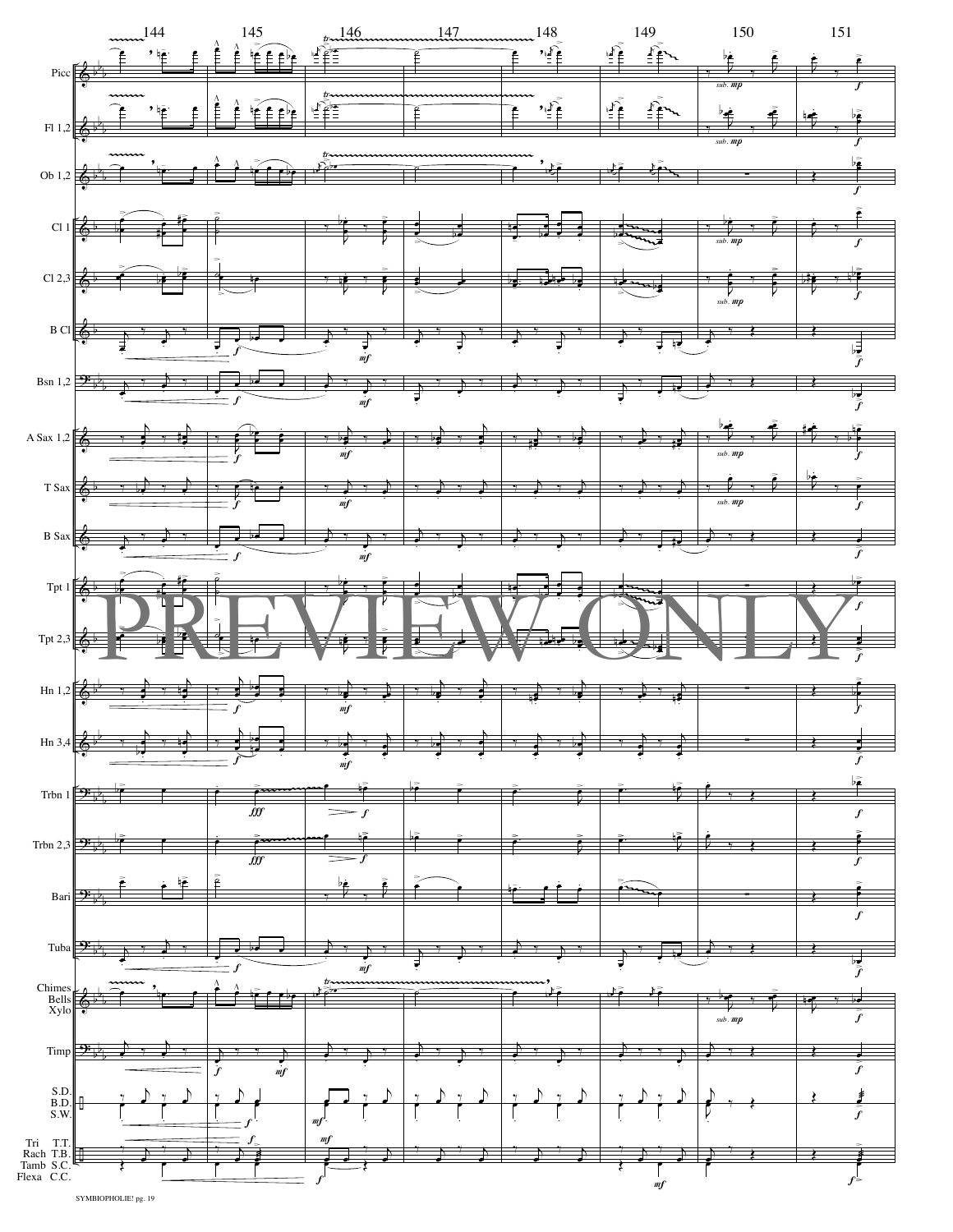![](_page_21_Figure_0.jpeg)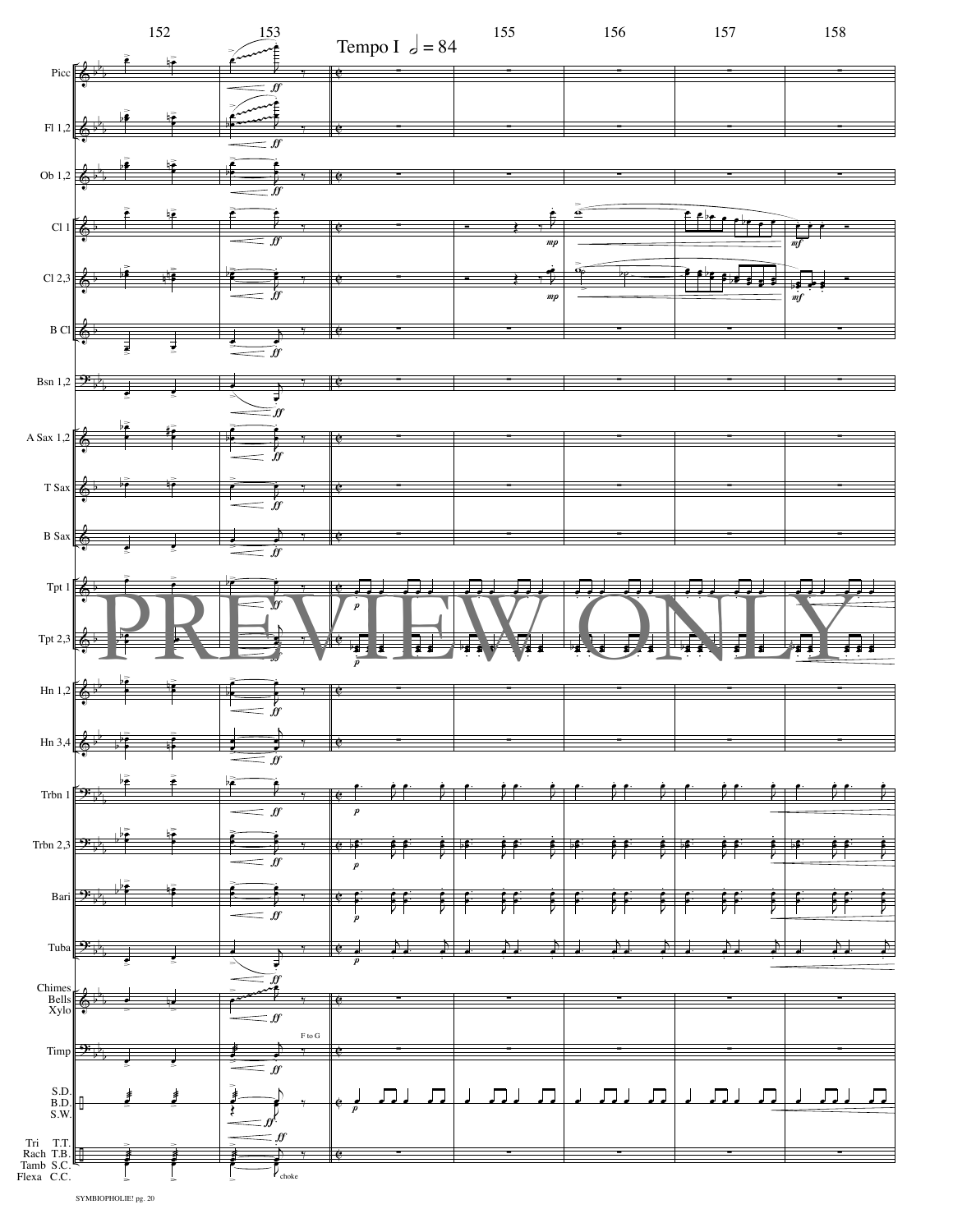![](_page_22_Figure_0.jpeg)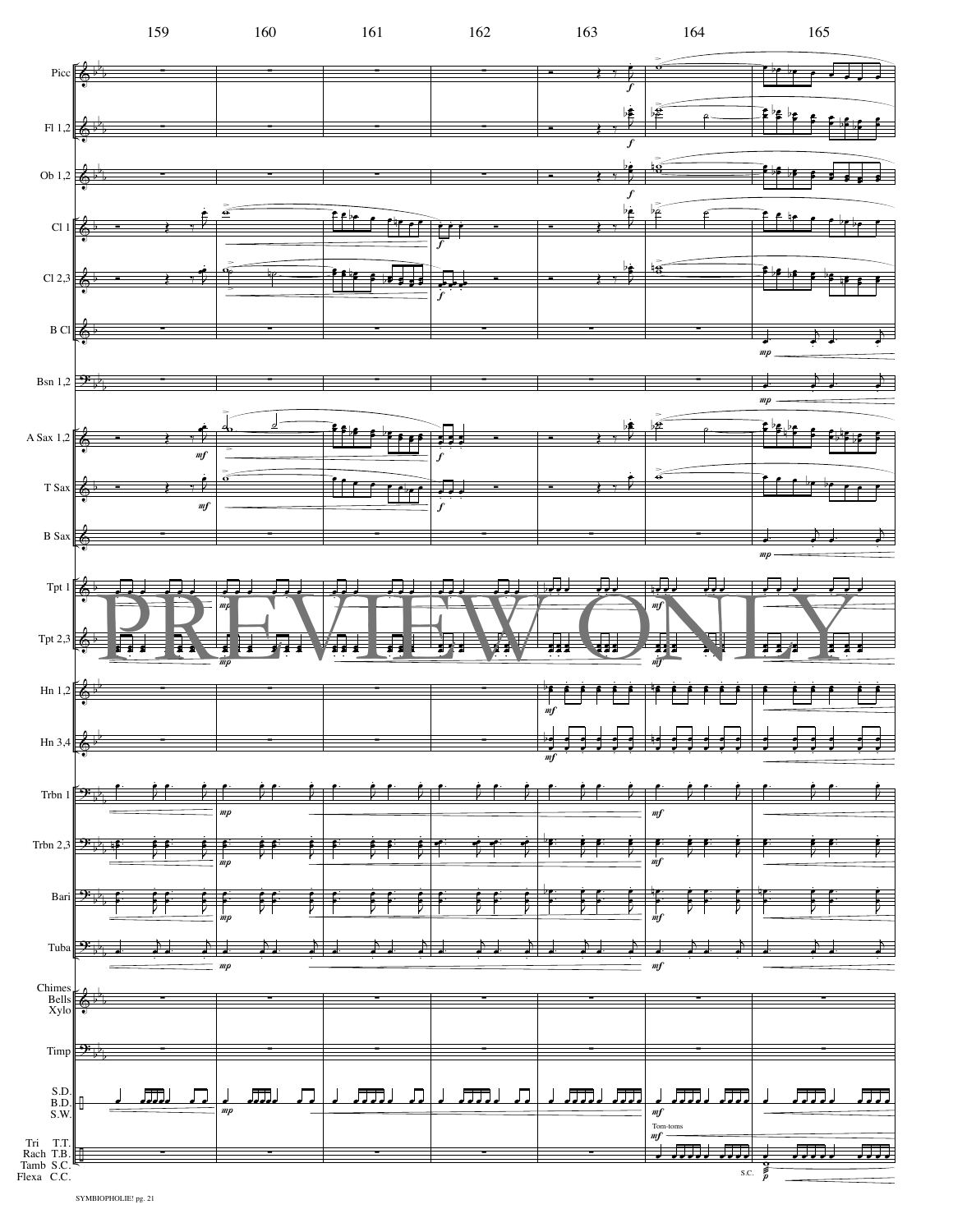![](_page_23_Figure_0.jpeg)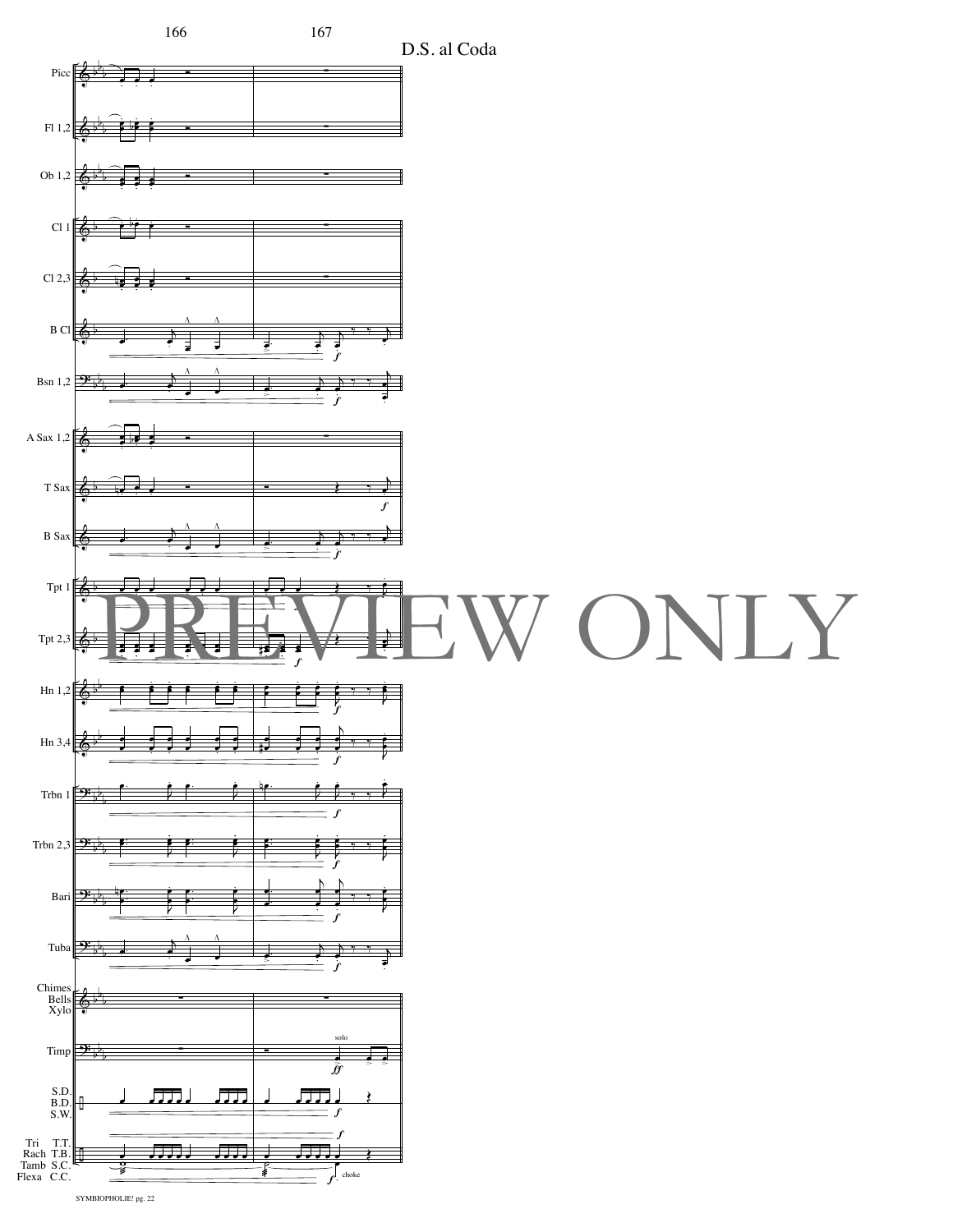![](_page_24_Figure_0.jpeg)

æ